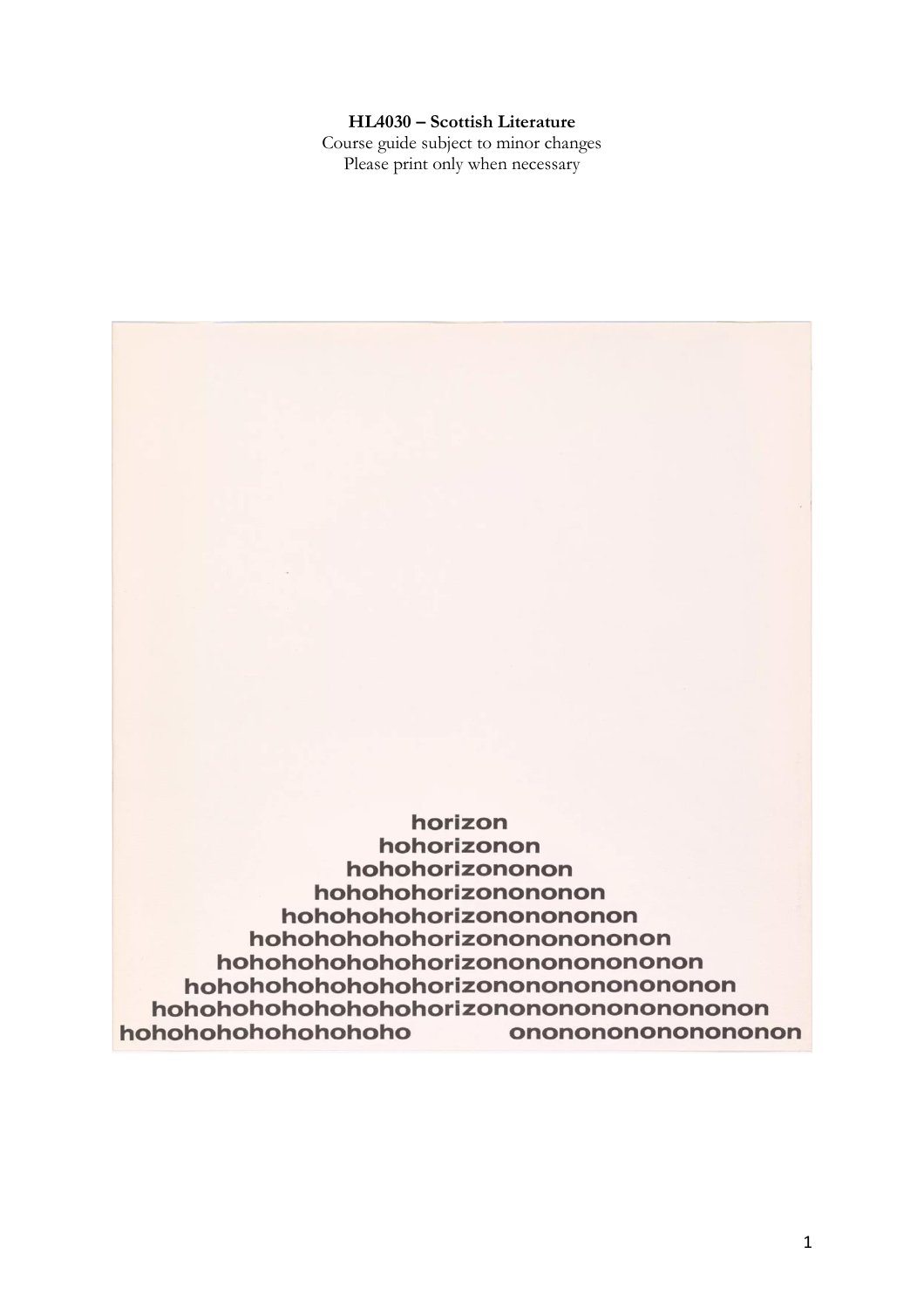#### **HL4030 – Scottish Literature**

This course will introduce you to the main themes and characteristics of modern Scottish literature from the eighteenth century to the present day, covering Romanticism, the Enlightenment, Modernism, Postmodernism, and the contemporary era. The course will trace the vast transformations undergone in Scotland in recent history and study how literature has both reacted to and driven these changes. We will study the historical backgrounds to the texts, discuss questions of national identity and look at Scotland's contribution to modern philosophy. The course will include poetry and prose from the nation's three languages, Gaelic, Scots (both alongside translations) and English.

Learning Objectives

The course will:

- Demonstrate the complex relationship between Scottish culture and history
- Establish the main trends, concerns, and characteristics of Scottish writing
- Create links between texts in the course founded upon historical and cultural context

#### Content

- Canonical Scottish texts
- Material on critical approaches to Scottish writing
- Historical context detailed information on the main developments of Scottish history

#### Assessment

A)  $35\% - 3,500$  word essay (due in on the 1<sup>st</sup> of March)

The essay must cover two texts and involve original research

The essay should also include a coherent argument supported by close reading of the text(s) All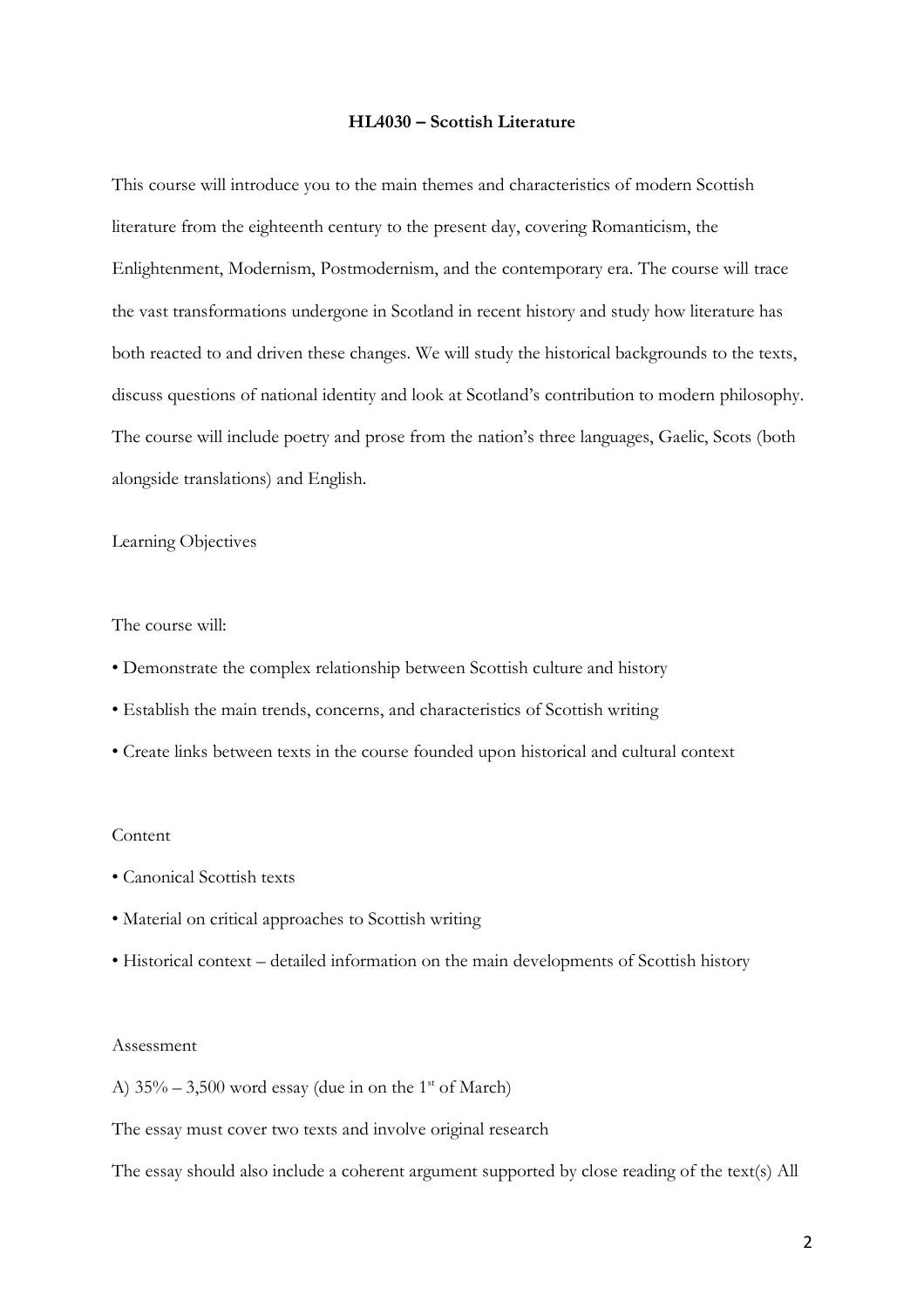paragraphs should be related to a central theme and adhere to a sound structure Claims/readings/arguments should be properly developed and supported by relevant quotations from the text (s)

Relevant critical sources must be utilized and correctly cited

B) 50%–2 1⁄2 hour exam

Students will be required to sit a 2 1⁄2 hour closed-book exam which will consist of a text identification component and an essay component

The essay will test the students' knowledge and understanding of the texts/themes of the course and their ability to construct arguments and critical positions relating to the course concepts

C) 15%-Class participation

Students participation in seminars – including attendance, engagement with seminar activities and discussions – will be assessed

Set texts (all other texts will be provided via Blackboard):

James Hogg, *Confessions of a Justified Sinner.* Oxford: Oxford University Press, 2010.

Thomas Carlyle, *Sartor Resartus.* Oxford: Oxford University Press, 2018.

Robert Louis Stevenson, *Kidnapped.* Oxford: Oxford University Press, 2014.

Nan Shepherd, *The Living Mountain*. Edinburgh: Canongate, 2011.

Muriel Spark, *The Prime of Miss Jean Brodie*. London: Penguin, 2000.

William McIlvanney, *Laidlaw.* Edinburgh: Canongate, 2013.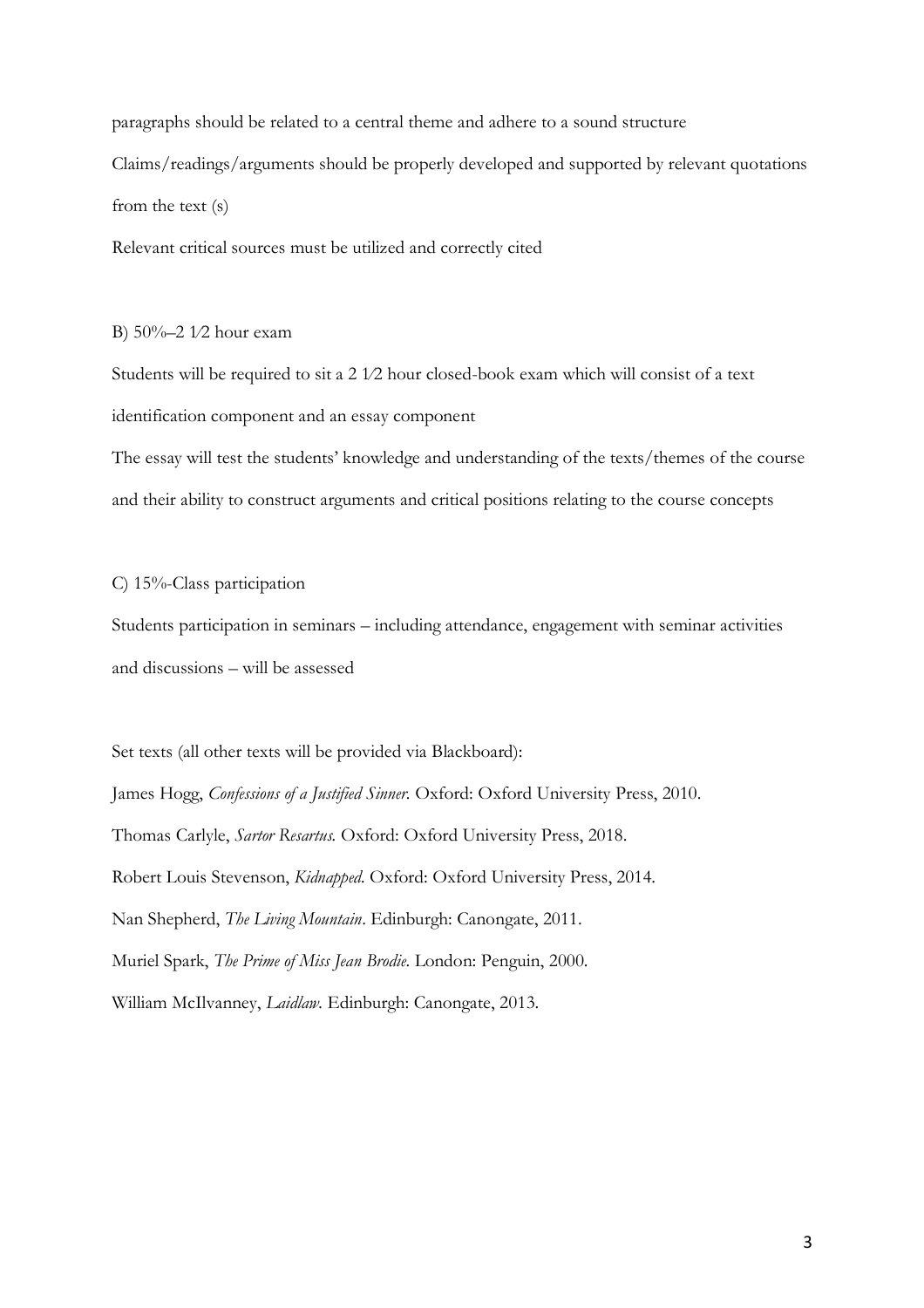#### **Course content**

Week one

Introduction: G. Gregory Smith, Chapter One: 'Two Moods' from *Scottish Literature, Its Character and Influence*, Alan Riach, 'What is Scottish Literature?'

Week two Scottish Romanticism: Robert Burns, selected poetry

Week three Scottish Gothic: James Hogg, *Confessions of a Justified Sinner* (1824)

Week four Celticism: Walter Scott, 'The Two Drovers' (1827), section from Macpherson's *Ossian*

Week five The Scottish Enlightenment: David Hume, selected essays

Week six Philosophy of Clothes: Thomas Carlyle, *Sartor Resartus* (1836)

Week seven Highland Adventures: Robert Louis Stevenson, *Kidnapped* (1886)

Week eight Scottish Modernism: Selected poetry by Hugh MacDiarmid, and Somhairle MacGill-Eain/Sorley MacLean

Week nine The Scottish Landscape: Nan Shepherd, *The Living Mountain* (1944)

Week ten An 'unusual teacher': Muriel Spark, *The Prime of Miss Jean Brodie* (1961)

Week eleven Tartan Noir: William McIlvanney, *Laidlaw* (1977)

Week twelve Scottish Postmodernism: A short story and excerpts from *Lanark* (1981) and *1982, Janine* (1984) by Alasdair Gray

Week thirteen Revision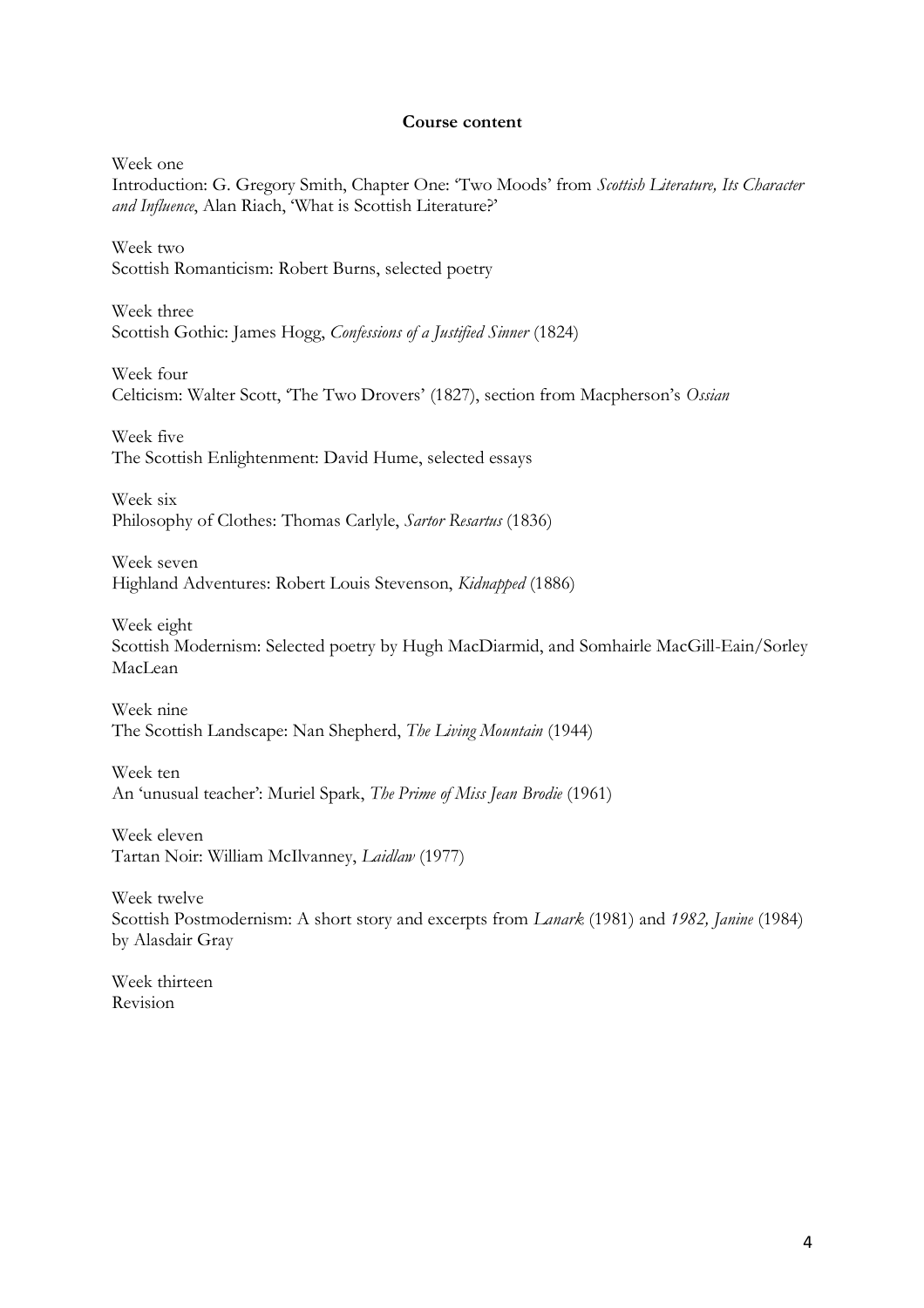## **Suggested further reading**

# **History**

Devine, T.M. *Scotland's Empire, 1600 – 1815*. London: Penguin Allen Lane, 2003.

Devine, T.M. *The Scottish Nation: 1700 – 2000*. New York: Penguin, 2001.

Lynch, Michael. *Scotland: A New History*. London: Pimlico, 1992.

Lynch, Michael (ed.). *The Oxford Companion to Scottish History*. Oxford: Oxford University Press, 2001.

MacDonald, Catriona M. M. *Whaur Extremes Meet – Scotland's Twentieth Century*. Edinburgh, Birlinn, 2009.

McCourt, David. *Understanding Scotland: The Sociology of a Nation*. London and New York: Routledge, 2001.

## **Literature and culture (general):**

Alcobia-Murphy, Shane; Archbold, Johanna; Gibney, John; Jones, Carol (eds.). *Beyond the Anchoring Grounds: More Cross-Currents in Irish and Scottish Studies*. Belfast: Cló Ollscoil na Banríona, 2005.

Barlow, Richard. *The Celtic Unconscious: Joyce and Scottish Culture*. Notre Dame: Notre Dame University Press, 2017.

Bell, Bill. *The Edinburgh History of the Book in Scotland* (vol. III). Edinburgh: Edinburgh University Press, 2007.

Bell, Eleanor. *Questioning Scotland: Literature, Nationalism, Postmodernism*. Basingstoke: Palgrave, 2004.

Black, Ronald (ed). *An Tuil – Anthology of 20th Century Scottish Gaelic Verse*. Edinburgh: Polygon, 2012.

Carruthers, Gerard et al (eds). *Beyond Scotland – New Contexts for Twentieth Scottish Literature*. Amsterdam and New York: Rodopi, 2004.

Chapman, Malcolm. *The Gaelic Vision in Scottish Culture*. London: Croom Helm, 1978.

Craig, Cairns. *Devolving English Literature*. Edinburgh: Edinburgh University Press, 2000.

Craig, Cairns. *Intending Scotland: Explorations in Scottish Culture since the Enlightenment*. Edinburgh: Edinburgh University Press, 2009.

Craig, Cairns (ed). *The History of Scottish Literature* (Vol 4 – Twentieth Century). Aberdeen;